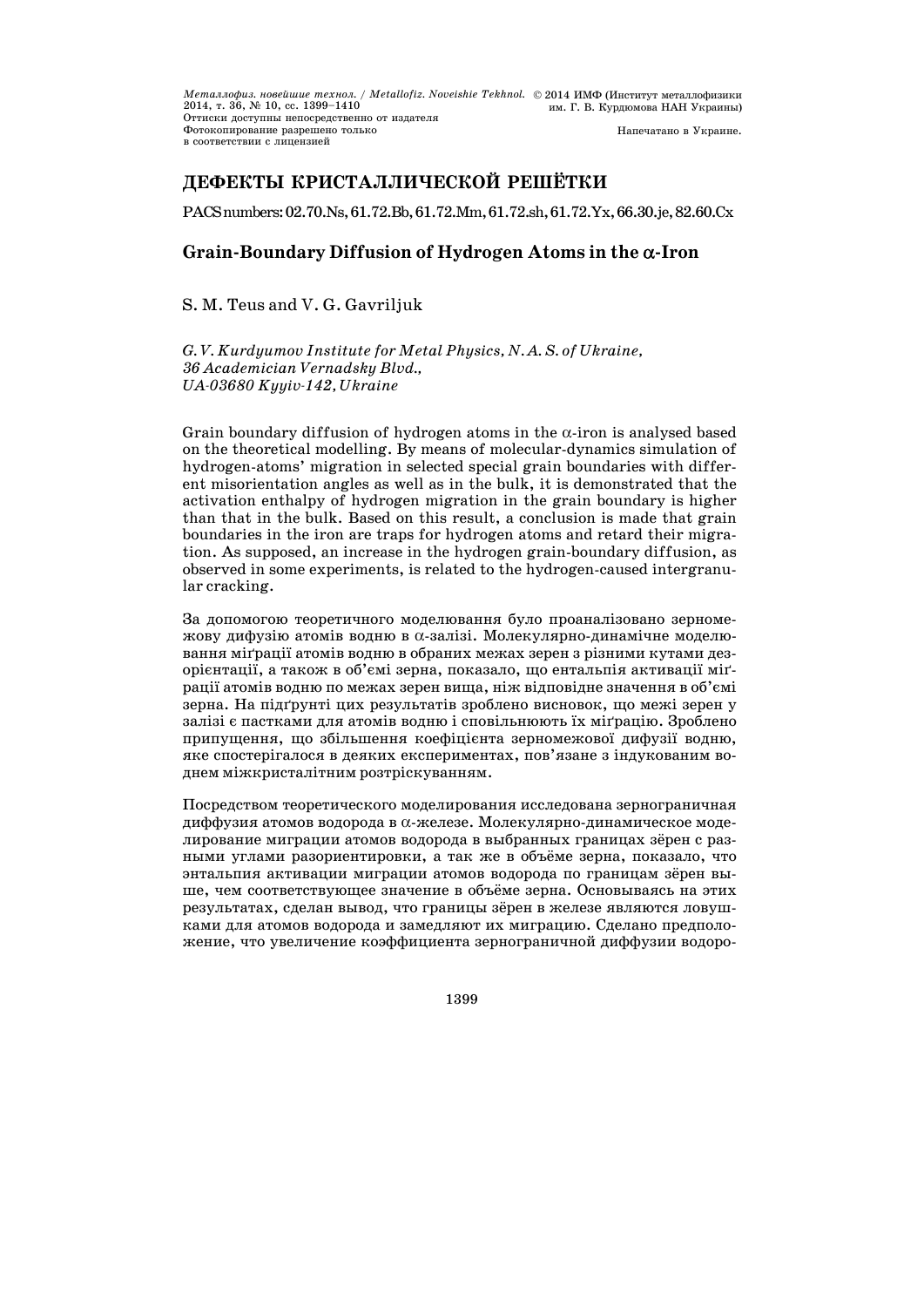да, наблюдавшееся в некоторых экспериментах, связано с индуцированным водородом межкристаллитным растрескиванием.

 $Kev words: \alpha$ -iron, hydrogen-in-metal diffusion, special grain boundaries, molecular dynamics.

*(Received 24 February, 2014)*

#### **1. INTRODUCTION**

The phenomenon of materials degradation by hydrogen atoms, which is denoted as hydrogen embrittlement, takes important place in the modern material science. In practice, it appears as a substantial change in the mechanical behaviour of materials being exposed to severe hydrogen environment  $[1-3]$ . Under such conditions, the fracture takes place under applied stresses, which are much lower as compared to those for hydrogen-free materials [4]. The analysis of hydrogen interaction with different structural defects like dislocations, grain boundaries, and precipitates, is important to understand the peculiarities of hydrogen embrittlement. Taken into account that majority of materials used in industry are polycrystals and that the volume fraction of grain boundaries is usually high, the analysis of interaction between this structural defect and hydrogen atoms is of both scientific and practical significance (see, *e.g.*, [5—12]). After the penetration into material, the redistribution of hydrogen atoms can occur *via* different mechanisms, for example by the lattice or grain-boundary diffusion, as well as *via* dislocation transport. Among such diffusion pathways, a particular attention to the grain-boundary diffusion is related with the idea that the grain boundaries are the fastest diffusion paths. Nevertheless, the analysis of experimental data reveals that this approach is rather controversial. By measuring tritium concentration profile in 304 and 316 austenitic steels, Calder *et al.* [13] have shown that the grain-boundary diffusion coefficient was by eight orders of magnitude higher than that in the bulk. Using secondary ion mass spectrometry (SIMS), Tsuru and Latanision [14] analysed hydrogen permeation in the polycrystalline nickel. With the same techniques, Ladna and Birnbaum [15] studied the hydrogen depth distribution profile. Both of these studies have shown that grain boundaries increase the hydrogen diffusion in nickel. Nevertheless, in the first case, the diffusivity enhancement was about a factor within 60 to 100, whereas in the second one the enhancement was reported to be in the range of 8 to 17 times. Kimura and Birnbaum [16] also observed the acceleration of hydrogen migration along the grain boundaries in nickel. However, in this case, the reported level of diffusion enhancement was only of a factor two.

As it is seen from the mentioned experimental results, the data of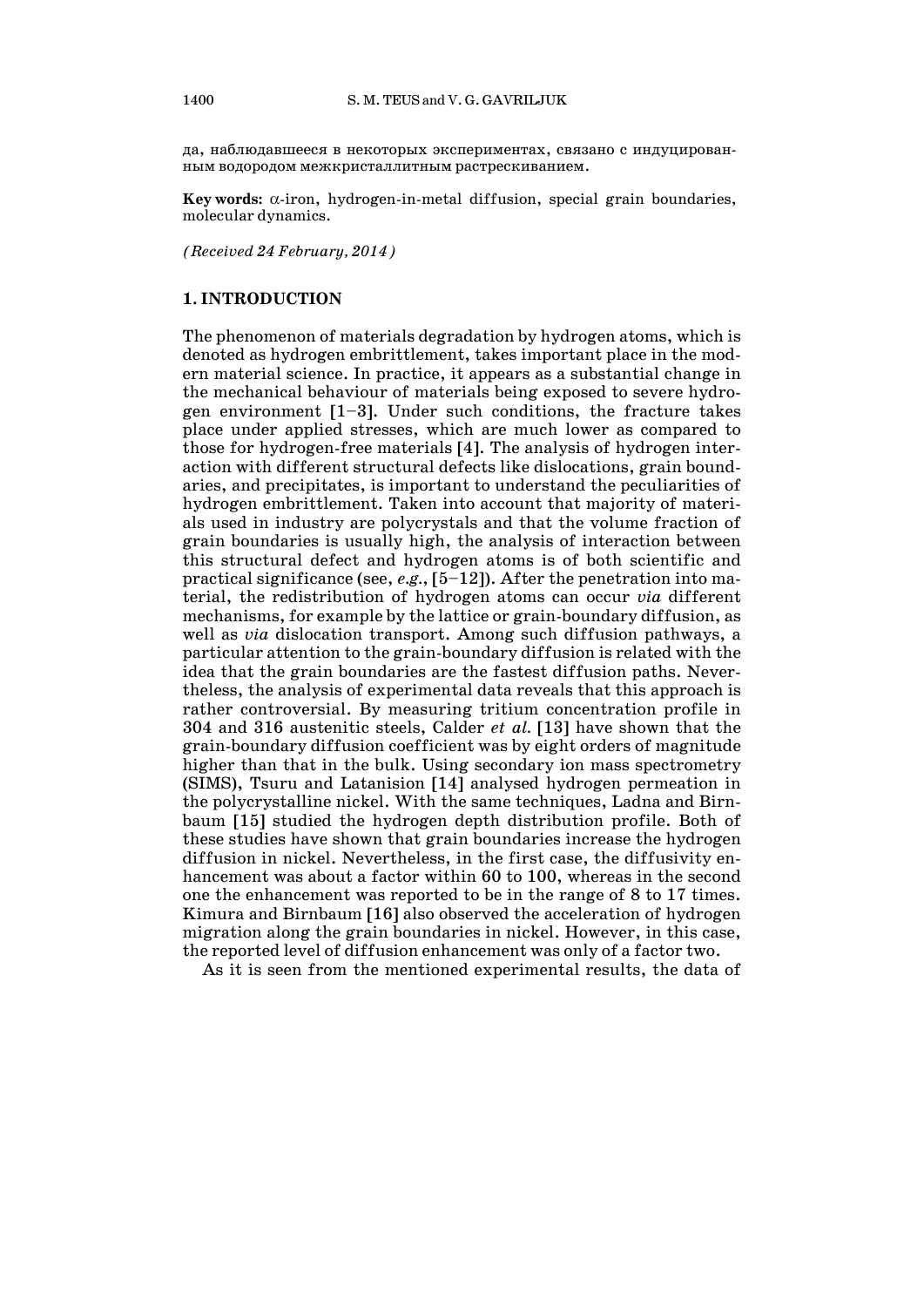accelerated hydrogen grain-boundary diffusion are extremely different even in case of one material. It is also confusing that the increase of hydrogen grain-boundary diffusion in the austenitic steels is by several orders of magnitude higher than that in nickel, although the activation enthalpy for hydrogen migration in nickel is much lower in comparison with that in austenitic steels (0.4 eV for nickel [17] and in the range of 0.52 to 0.57 eV in CrNi austenitic steels [18]). While analysing the grain-boundary diffusion of hydrogen in nickel [15], it was reported that the enhancement exists only along the  $\Sigma 3$  and not along the  $\Sigma$ 11 boundaries. This result was attributed to the difference in the energy of these boundaries. In other words, the increase of hydrogen diffusion along the grain boundaries cannot be considered as a general rule.

 In contrast to the above-mentioned results, the enhancement of hydrogen diffusion along the grain boundaries was not confirmed in some studies (*e.g.*, [19, 20]), and moreover, the opposite results were obtained [21]. A comparison between the diffusion of hydrogen atoms in the single crystal and nanocrystalline palladium was performed in [22]. It was demonstrated that, at small hydrogen concentrations, the effective diffusion coefficient is higher in single crystal Pd, which suggests that the grain boundaries limit the hydrogen atoms mobility. With increasing hydrogen content, the effective diffusion in the nanocrystalline Pd starts to dominate.

 The results mentioned above reveal that additional studies of hydrogen grain-boundary diffusion are necessary. In the present paper, the analysis is made based on the theoretical modelling. By means of theoretical calculations, it is possible to separate effects caused by hydrogen diffusion from other phenomena in materials, which can occur during experimental studies.

#### **2. THEORETICAL CALCULATIONS**

To study diffusion of hydrogen in the  $\alpha$ -iron and the interaction of hydrogen atoms with the grain boundaries, a classical moleculardynamics simulation was carried out using the large-scale atomic/molecular massively parallel simulator (LAMMPS) program package [23].

Taking into account a very low solubility of hydrogen in the  $\alpha$ -iron, a single crystal of pure iron of bcc structure with dimensions of about  $143\times143\times143$  Å<sup>3</sup> was constructed with crystallographic orientations  $\langle 100 \rangle$ ,  $\langle 010 \rangle$  and  $\langle 001 \rangle$ . This single crystal contains approximately 250000 atoms. The symmetric-tilt grain boundaries were generated within the framework of the coincidence site lattice (CSL) theory [24, 25]. According to this theory, a symmetric tilt grain boundary is created by rotating the two parts of the single crystal around the tilt axis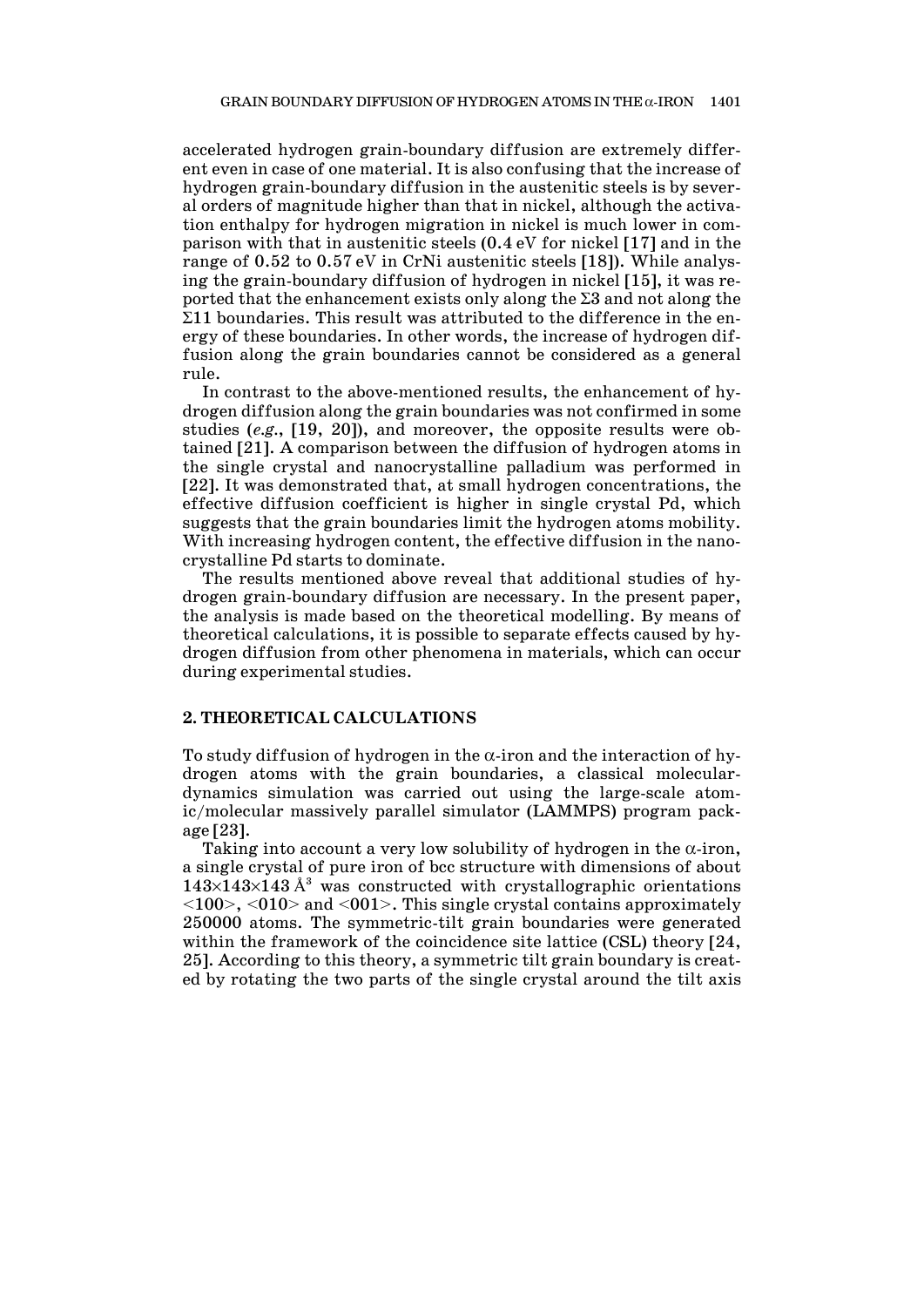and connecting them along the boundary. In general, the crystallography of grain boundary could be described by the five independent macroscopic parameters: the three to specify the mutual misorientation and the two to determine the grain-boundary plane. In our case, the rotation axis is  $\langle 001 \rangle$  and the grain-boundary planes are (310), (410), and (710). An energy minimization procedure was applied to get an equilibrium configuration with the minimum energy value. The simulation cells for each case have a rectangular shape and the side lengths were chosen to satisfy the CSL conditions. For all the cells, periodic boundary conditions were applied.

 The hydrogen atoms were homogeneously distributed over the whole volume of the cells, taking into account the well-known data that hydrogen atoms thermodynamically prefer to occupy the tetrahedral interstitial sites of the b.c.c. lattice [26, 27]. For all the simulations, the hydrogen concentration does not exceed 2 mass ppm, *i.e.*, the content that can be obtained experimentally, for the comparison.

 To characterize atomic interactions, a potential developed in [28] from the embedded atom method potential [29—31] was considered. For the Fe—H interaction, an extensive database of energies and atomic configurations obtained by the density functional theory (DFT) calculations was used in order to fit the cross interaction between Fe and H.

 Initially, all the systems were relaxed using Gibbs *NPT* ensemble. The pressure parameter (*P*) during the relaxation was controlled using the Parrinello—Rahman technique [32]. The Nose—Hoover method [33, 34] was used, to keep a constant temperature (*T*). The pressure was maintained at 0 Pa in all the simulations. Afterwards, we used Gibbs *NVT* thermodynamic ensemble to monitor the atomic positions during the steps of molecular dynamics. The *NPT* ensemble was applied for 500 ps to reach and stabilize the parameters at certain temperature and, thereafter, *NPT* ensemble was used for 100 ps to monitor the atomic positions at constant volume (*V*) and temperature.

 To simulate a hydrogen permeation process, a supercell of b.c.c. iron with a dimensions  $90\times180\times85$  Å<sup>3</sup> had been created with a high-angle special grain boundary  $\Sigma 5$  (310)[001]. The grain-boundary plane was created orthogonal to the surface along <100> crystal orientation. Initially, the hydrogen atoms were homogenously distributed on the crystal surface along <010> crystallographic axis, *i.e.*, orthogonal to the grain-boundary plane.

 In the course of experimental measurements of hydrogen permeation, the electric potential is applied to create a hydrogen flux in a sample. To realize the same condition during simulation, an additional force was applied to all hydrogen atoms along  $\langle 100 \rangle$  axis. The value of this force should satisfy two conditions: (i) it should provide the movement of hydrogen atoms along the force direction, instead of random walk; (ii) the energy created by this additional force component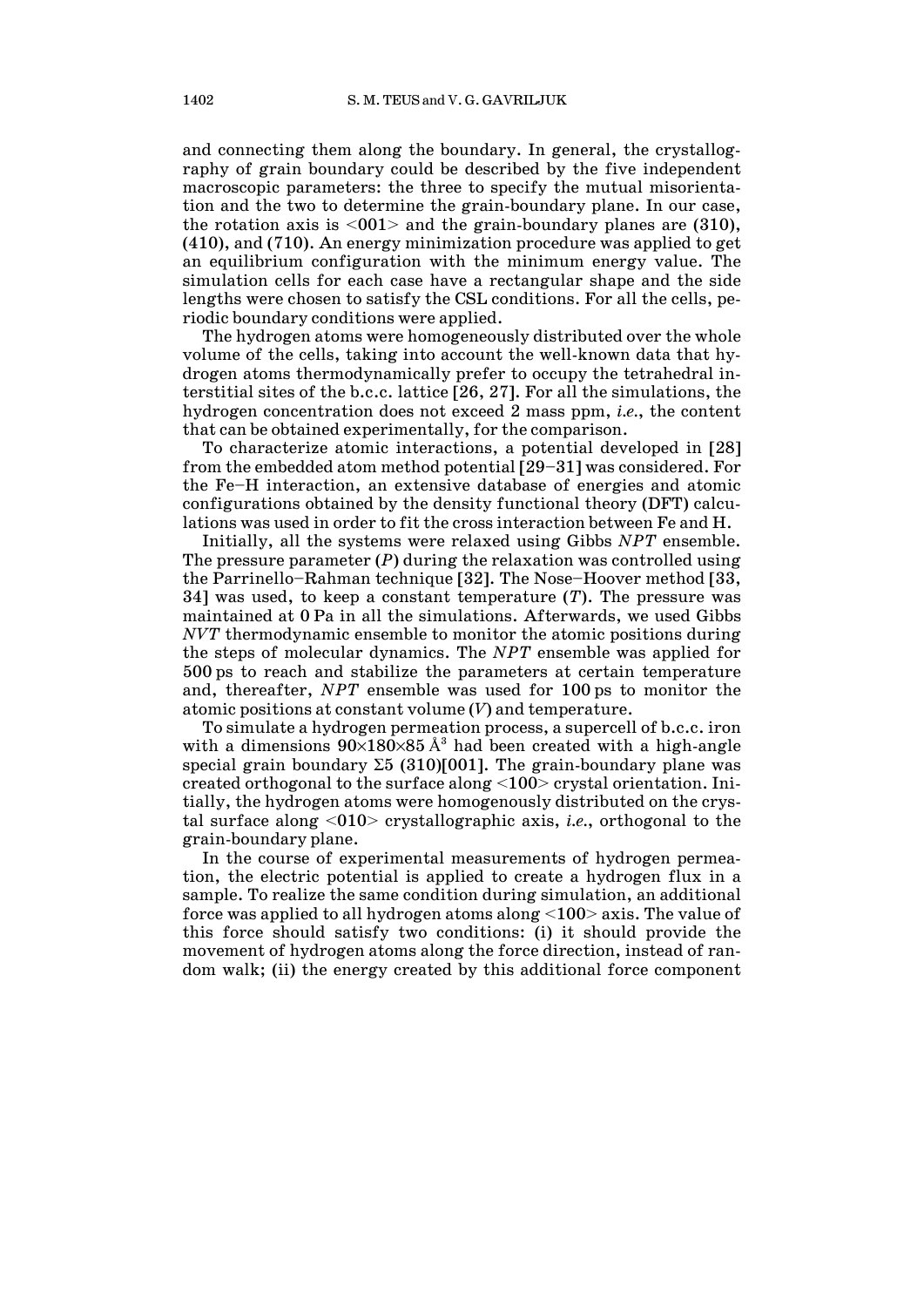should not significantly exceed the activation enthalpy of hydrogen migration, otherwise the difference between the hydrogen movement in the bulk and in the grain boundary will be hidden. The temperature of simulation was equal to 300 K.

# **3. RESULTS**

Starting from the initial homogeneous distribution of hydrogen atoms over the simulation cell, the relaxation using *NPT* ensemble results in the change of spatial distribution of hydrogen. After the selected simulation time, the hydrogen atoms segregated to the grain boundaries. This atomic redistribution is shown in Fig. 1. The obtained result is consistent with the experimental data reported in [35, 36].

 During the simulation, the mean square displacement parameter (MSD) was determined, which characterizes the spatial extent of random motion of hydrogen atoms. Afterwards, based on the MSD, the diffusion coefficient was derived following the Einstein expression:

$$
D = \frac{1}{6t} \text{MSD} = \frac{1}{6t} \langle \left| r(t) - r(0) \right|^2 \rangle, \tag{1}
$$

where *t* is a time interval,  $r(t) - r(0)$  is a distance travelled by atom over a time interval *t*. The time variation of the mean square dependence parameter for hydrogen atoms in the bulk iron for different temperatures is shown in Fig. 2. The linear part on each curve allows determining the diffusion coefficient of hydrogen atoms at certain temperature. In the insert to Fig. 2, the dependence of hydrogen diffusion coefficient on the inverse temperature is shown.



**Fig. 1.** Schematic view of hydrogen atoms redistribution when the grain boundary is present in comparison with the bulk as a result of moleculardynamics simulation.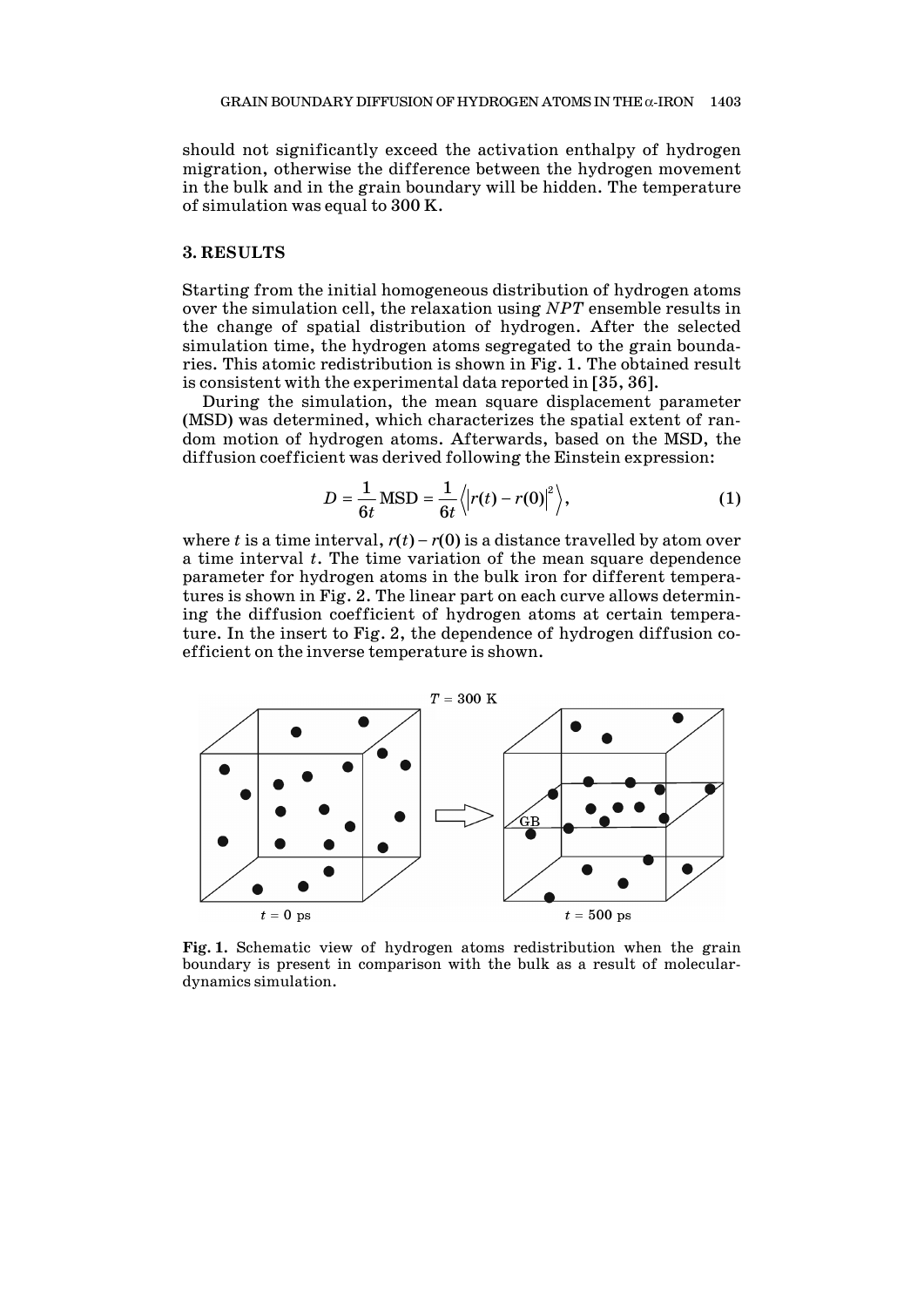

**Fig. 2.** Time dependence of mean square displacement for hydrogen atoms in the bulk  $\alpha$ -iron at different temperatures. The insert shows the Arrhenius dependence of hydrogen diffusion coefficient versus reciprocal temperature.

 A comparison could be made between the calculated hydrogen diffusion coefficient at room temperature and results of other theoretical calculations, as well as experimental data. In comparison with other molecular-dynamics data, our result  $(D=0.83\cdot 10^{-8} \text{ m}^2/\text{s})$  is several times higher, but similar to the data obtained using the centroid pathintegral molecular dynamics [37]. At the same time, our data are consistent with the experimental results [38, 39]. The discrepancy with other calculations could be related to the potential used in the present study, which describes the Fe—H and H—H interactions more correctly. It must be also mentioned about the scattering of the experimental data that strongly depends on the specimen purity.

 In Figure 3, the temperature dependence of diffusion coefficient is shown for hydrogen atoms in the  $\alpha$ -iron with different types of special grain boundaries. The analysis of such dependences in the Arrhenius co-ordinates allows determining the activation enthalpy for hydrogen atoms diffusion in the bulk and in the grain-boundary region. The calculated data are presented in Table.

 As follows from Table, the dependence of the grain-boundary energy on the misorientation angle is in agreement with the trend that was previously reported by Shibuta *et al.* [40] and Jaatinen *et al.* [41]. Therefore, it is confirmed that there are some energy cusps in such dependence, which could be explained by a special atomic ordering, which causes a change in the grain-boundary energy.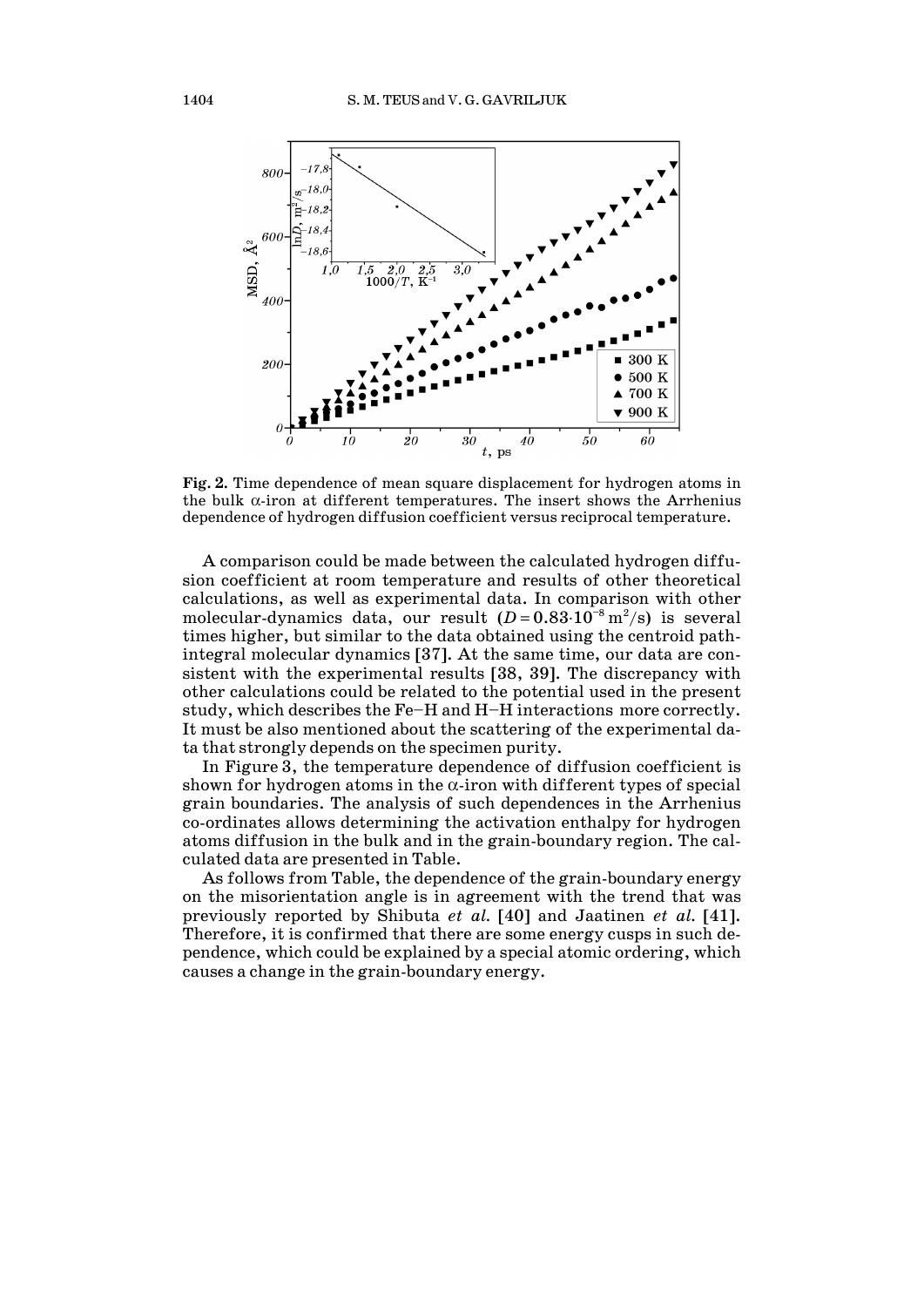

**Fig. 3.** Arrhenius dependence of hydrogen diffusion coefficient on reciprocal temperature for three cases of special grain boundaries.

 A perfect agreement is obtained between the data calculated in the present study and the experimental activation enthalpy for the bulk hydrogen diffusion [39, 42]. The comparison of these data with those obtained for the system containing grain boundaries clearly shows that the activation enthalpy for diffusion of hydrogen in the vicinity of the grain boundary is always higher.

 The result of simulation of hydrogen permeation process is presented in Fig. 4, where only the hydrogen atoms are shown and the graphical analysis of these data is represented in Fig. 5. Starting from the homogeneous distribution of hydrogen atoms on the one side of a crystal containing a grain boundary, the concentration profile is significantly modified with a time. As seen, the average penetration distance

|            | Misorientation<br>Angle, $\Theta^{\circ}$ | Σ  | Energy, $mJ/m^2$ | <b>Activation Enthalpy</b><br>Hydrogen, eV |
|------------|-------------------------------------------|----|------------------|--------------------------------------------|
| Bulk       |                                           |    |                  | $0.037 \pm 0.004$                          |
| (310)[001] | 36.87                                     | 5  | 1073             | $0.314 \pm 0.017$                          |
| (410)[001] | 28.07                                     | 17 | 1102             | $0.341 \pm 0.011$                          |
| (710)[001] | 16.26                                     | 25 | 1023             | $0.244 \pm 0.001$                          |

**TABLE.** Characteristics of grain boundaries and results of moleculardynamics study.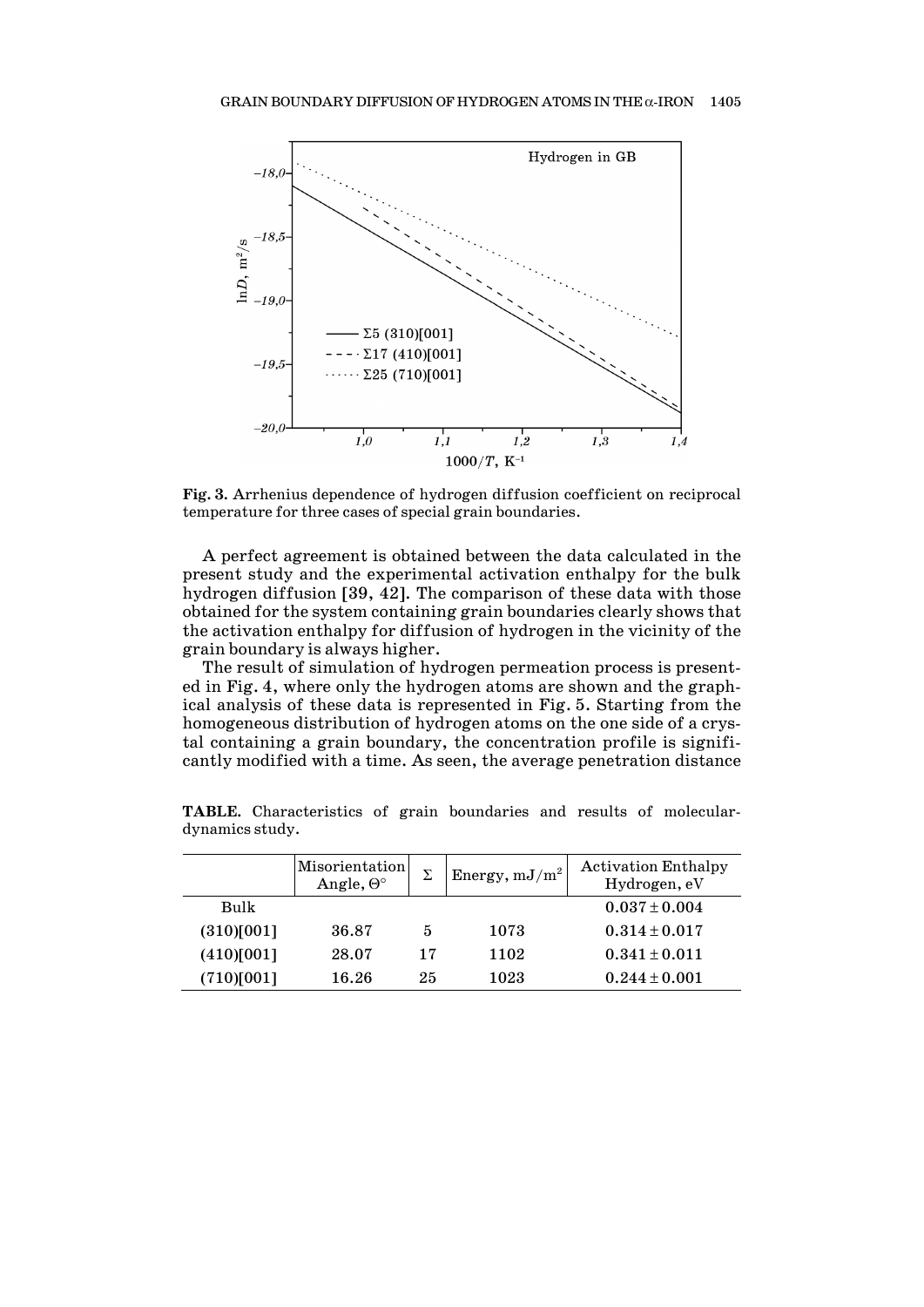of hydrogen atoms in the grain boundary is smaller than in the bulk that corresponds to different values of the hydrogen diffusion coefficient in these two areas.

# **4. DISCUSSION**

The models used for the analysis of many experimental data about grain-boundary diffusion are based on the prediction that grain boundaries are the fast diffusion path (see, *e.g.*, [43—45]). However, it has to be mentioned that the theory used in such models was developed for the case of vacancy migration. The vacancy mechanism is traditionally used for the description of the enhanced grain-boundary diffusion of substitutional atoms. Therefore, taking into account that the grain boundaries are characterized by an increased concentration of vacancies, it seems to be natural that the grain-boundary diffusion of substitutional elements should be increased. This is consistent with all the experimental data where the grain-boundary diffusion of substitutional atoms is studied.

 However, in case of the grain-boundary migration of interstitial atoms, vacancies cannot accelerate the diffusion of hydrogen atoms. Moreover, the hydrogen atoms form complexes with vacancies in the  $\alpha$ iron. It reduces their mobility as the binding energy in the hydrogenvacancy complexes is added to the migration enthalpy energy. A strong



**Fig. 4.** Schematic representation of hydrogen atoms redistribution in the  $\alpha$ iron sample with  $\Sigma 5$  (310) special grain boundary after the time interval t.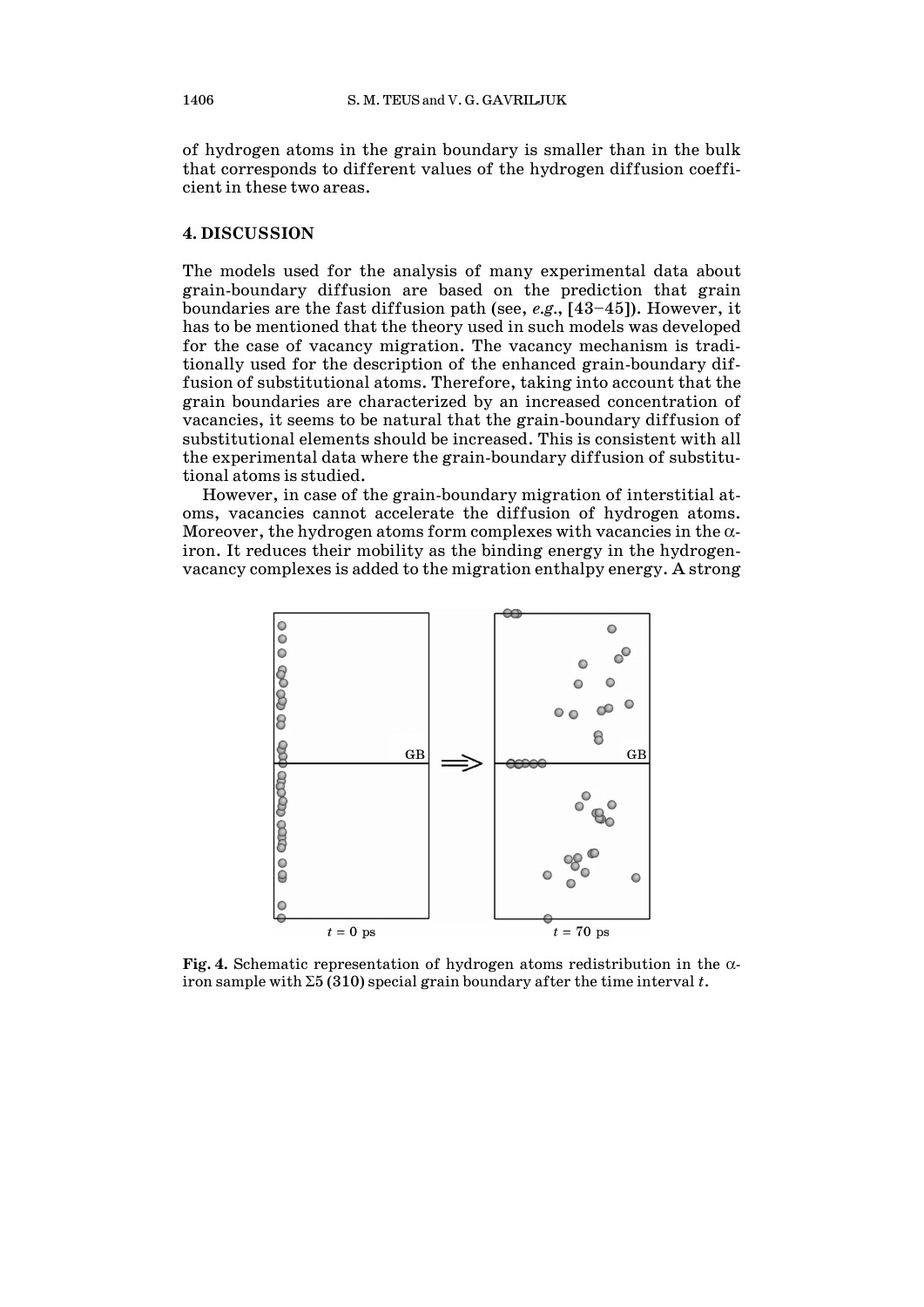

**Fig.** 5. Molecular-dynamics simulation of hydrogen penetration in the  $\alpha$ -iron crystal with  $\Sigma$ 5 (310) special grain boundary. Initially, the hydrogen atoms were homogeneously distributed on the surface of the simulated crystal. The crystal size is of  $90\times180\times85$  Å $^3$ .

affinity of hydrogen atoms to vacancies in the iron follows from the *abinitio* calculations [46].

 The segregation factor is an important parameter that is included in many theoretical equations used for the analysis of experimental data obtained using the autoradiography, sectioning method or SIMS. Taking into account difficulties of a direct determination of this parameter, on the one hand, and a strong affinity of hydrogen atoms with the grain boundaries, on the other hand, (see Refs. [35, 36]), the analysis of experimental data is quite complicated, which could be a reason for such a big scatter in the experimental results, as mentioned in the Introduction. In this relation, the theoretical modelling has an advantage because the mobility of atoms directly located in the area of grain boundary should be taken into consideration. An advantage of theoretical modelling was also demonstrated in [47], where the theoretical predictions were formulated for observation of the enhanced grain-boundary diffusion of hydrogen. Nevertheless, its application to experimental measurements of hydrogen penetration in nickel [48] has shown that the grain boundaries are not high diffusion path for hydrogen.

 Our molecular-dynamics simulations show that grain boundaries retard migration of hydrogen atoms. As follows from the comparison between the values of activation enthalpy for diffusion of hydrogen in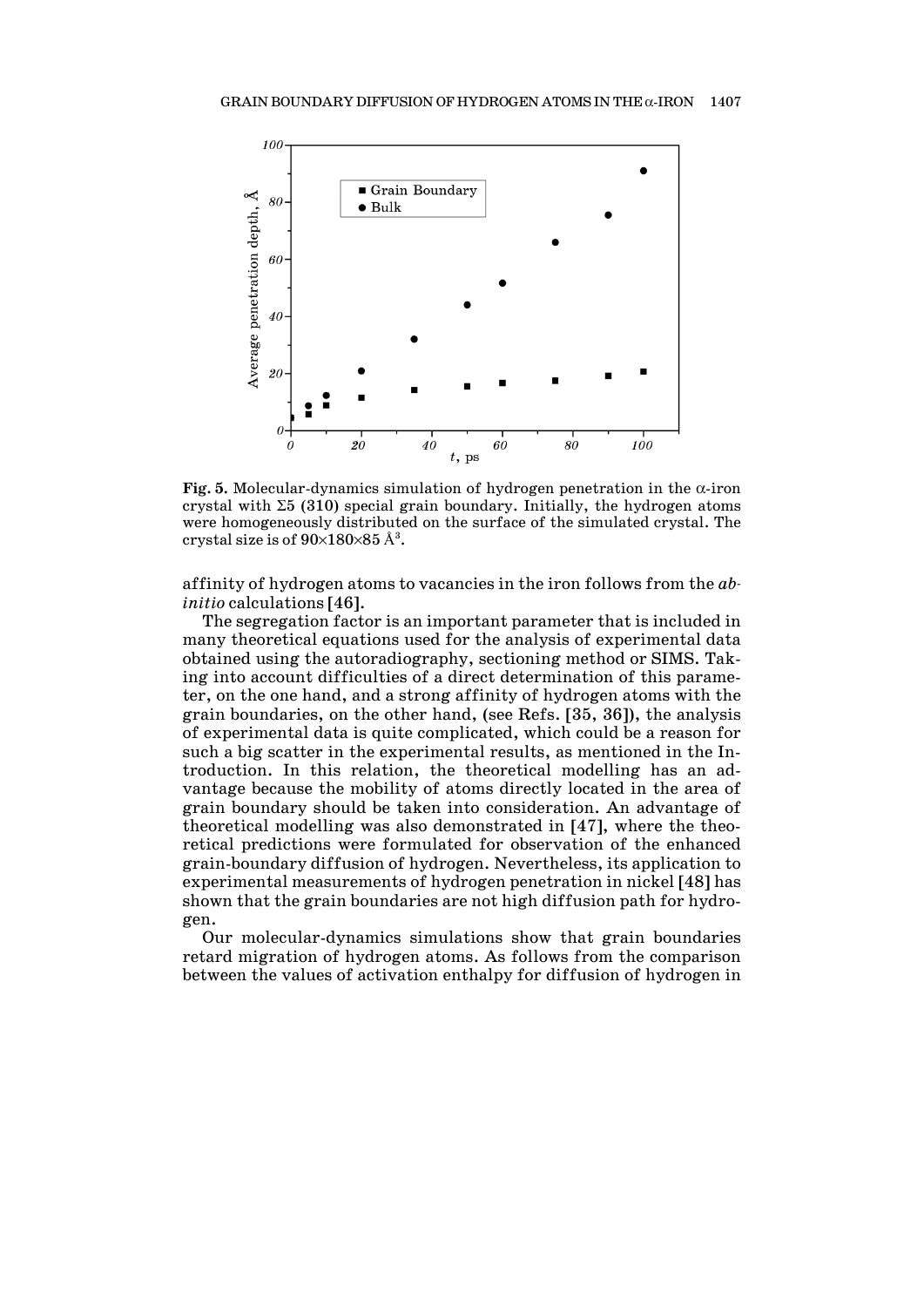the bulk and in the vicinity of the grain boundary (see Table), the latter is higher for all studied types of grain boundaries. It means that diffusion along the grain boundaries should be decreased. This result suggests that grain boundaries act as traps for hydrogen atoms and cannot be a high diffusion path for them.

 A simple physical substantiation can be proposed for the retarded migration of hydrogen atoms along the grain boundaries. If hydrogen atoms in the solid solution approach the grain boundary (the tendency of hydrogen atoms to grain-boundary segregation also follows from our modelling), the elastic term disappears from the chemical potential gradient or significantly decreases. Thus, the grain-boundary migration of such atoms cannot be faster in comparison with that in the bulk. An additional argument is that interstitial atoms create complexes with the vacancies in the grain-boundary region, which also reduces their mobility. It should be noted that we do not consider the case when the density of grain boundaries is increased significantly that could be in case of severe plastic deformation with the formation of nonequilibrium grain boundaries [49].

 To explain the experimentally observed acceleration of hydrogen diffusion along the grain boundaries (*e.g.*, in [13, 17, 50]), which is in contradiction with the results of our theoretical modelling, the following approach could be proposed. During electrolytic charging, hydrogen atoms enter the bulk of the material and are redistributed there, according to their affinity with the crystal-lattice defects. In the aged material, the grain boundaries are the main lattice defects. Therefore, based on the hydrogen enhanced localized plasticity mechanism (HELP) in its elasticity [51] or electron interpretations [52], the formation of hydrogen atmospheres in the vicinity of the grain boundaries should result in some reduction of the stress needed for opening of microcracks. Thus, an increased migration of hydrogen atoms, as observed in some experiments, can be a consequence of the hydrogeninduced grain-boundary microcracking with the further molecular hydrogen recombination in these cracks, its repeated dissociation at the crack tips, and migration along the grain boundary.

 The detailed analysis of experimental results presented in [50] shows also that, at the initial stage of the hydrogen permeation process, the flux is larger in the coarse grain specimens. With increasing time, the hydrogen flux in the small grain material became larger. This result can be evidence that, at the beginning, the grain boundaries act as traps for hydrogen atoms and, only after the crack formation, the hydrogen migration is intensified in the samples with smaller grains.

 The suggested microcracking along the grain boundaries in the course of hydrogen charging of the samples is also applied to the results presented in [22], where, at high hydrogen contents, the hydrogen grain-boundary diffusion coefficient is higher than that in the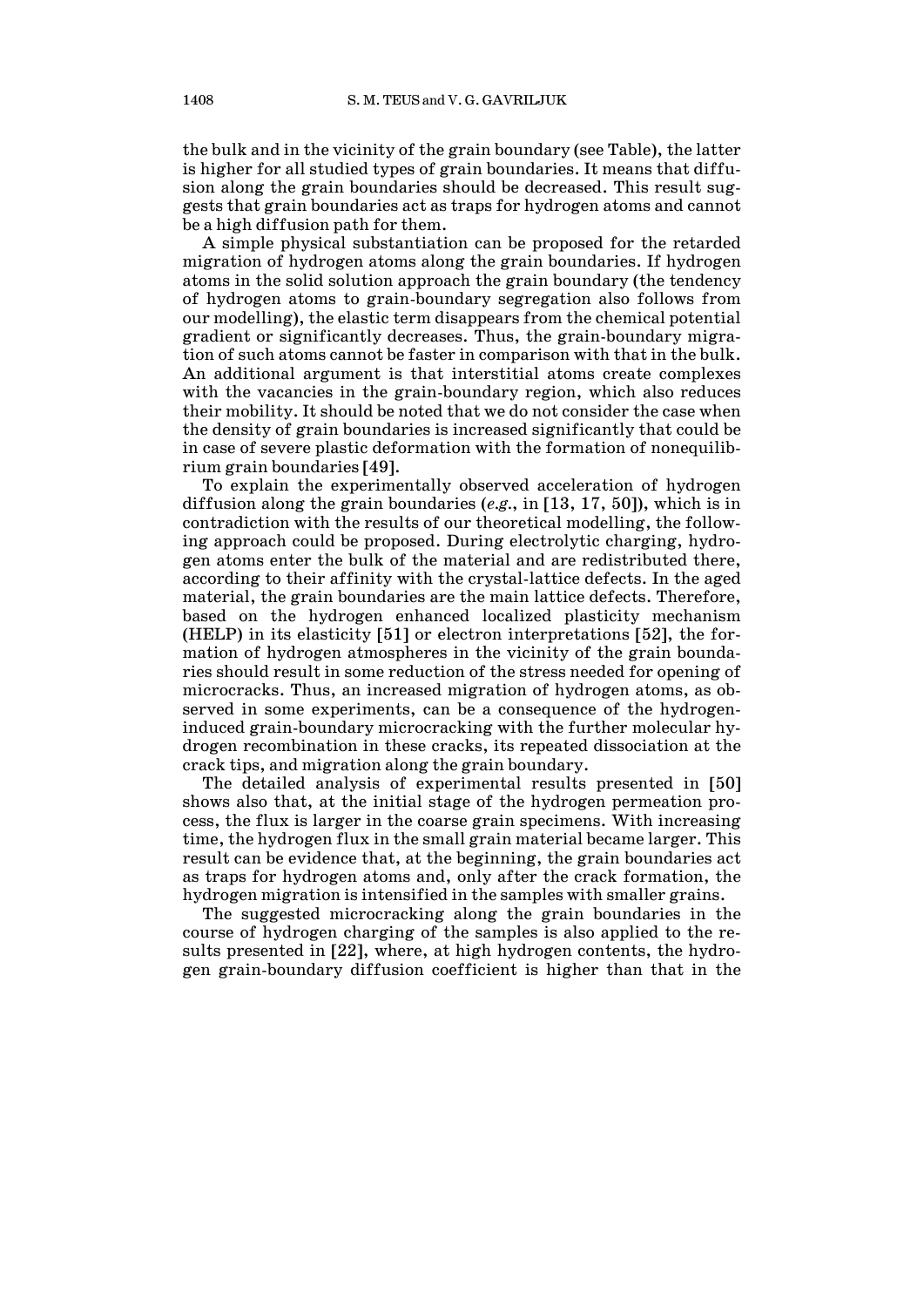bulk. According to our approach, the increase in the density of hydrogen clouds around the grain boundaries results in the microcracks' initiation caused by the operating HELP mechanism or the brittle phase formation along the grain boundaries. Both effects can lead to the increase in the effective hydrogen diffusion coefficient in the nanocrystalline Pd.

# **5. CONCLUSIONS**

The role of the grain boundaries in the diffusion of hydrogen atoms in the  $\alpha$ -iron was studied based on the molecular-dynamics simulations. It was shown that the migration activation enthalpy of hydrogen atoms located in the vicinity of high-angle grain boundaries is higher as compared to that in the bulk. The retardation of grain-boundary migration of hydrogen atoms is explained by the disappearance or the drastic decrease of the elastic term in the gradient of chemical potential due to capture of interstitial hydrogen atoms by the grain boundaries. An increase in grain-boundary diffusion coefficient, as observed in some experiments, can be related to the hydrogen-caused intergranular cracking, which accompanies the hydrogen penetration because of hydrogen segregation at the grain boundaries and corresponding hydrogen embrittlement.

#### **REFERENCES**

- 1. C. D. Beachem, *Metall. Trans. A*, **3**: 437 (1972).
- 2. I. M. Bernstain and A. W. Thompson, *Int. Met. Rev.*, **21**: 269 (1979).
- 3. J. P. Hirth, *Metall. Trans. A*, **11**: 861 (1980).
- 4. D. Symons, *Metall. Trans. A*, **29**: 1265 (1998).
- 5. H. Vehoff, *Hydrogen in Metals III* (Ed. H. Wipf) (Berlin—Heidelberg: Springer: 1997).
- 6. A. Pundt and R. Kirchheim, *J. Mater. Res.*, **36**: 555 (2006).
- 7. K. H. Lo, C. H. Shek, and J. K. L. Lai, *Mater*. *Sci. and Eng. R*, **65**: 39 (2009).
- 8. H. Fukushima and H. K. Birnbaum, *Acta Metal.*, **32**: 851 (1984).
- 9. P. Novak, R. Yuan, B. P. Somerday, P. Sofronis, and R. O. Ritchie, *J. Mech. Phys. Solids*, **58**: 206 (2010).
- 10. L. Zhong, R. Wu, A. J. Freeman, and G. B. Olson, *Phys. Rev. B*, **62**: 13938 (2000).
- 11. M. Wen, S. Fukuyama, and K. Yokogava, *Acta Mater.*, **51**: 1767 (2003).
- 12. Y. A. Du, L. Ismer, J. Rogal, T. Hickel, J. Neugebauer, and R. Drautz, *Phys. Rev. B*, **84**: 144121 (2011).
- 13. R. D. Calder, T. S. Elleman, and K. Verghese, *J. of Nuclear Mater.*, **46**: 46 (1973).
- 14. T. Tsuru and R. M. Latanision, *Scripta Metal.*, **16**: 575 (1982).
- 15. B. Ladna and H. K. Birnbaum, *Acta Metall.*, **35**: 2537 (1987).
- 16. A. Kimura and H. K. Birnbaum, *Acta Metall.*, **36**: 757 (1988).